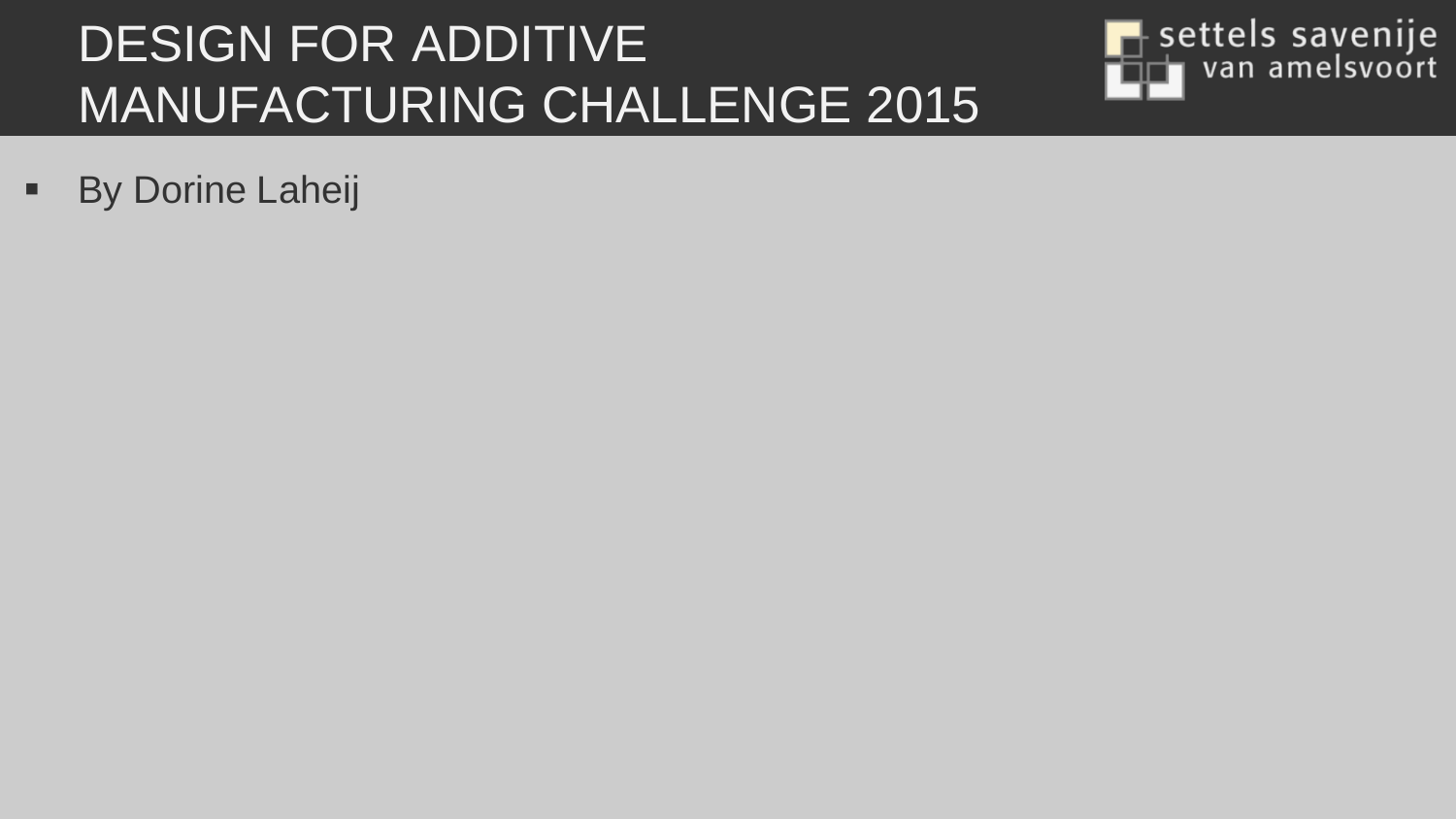#### SELF SEALING VACUUM SEAL

 Use vacuum force to realize vacuum tight connection rather then large amounts of bolts in pre described mounting sequence.





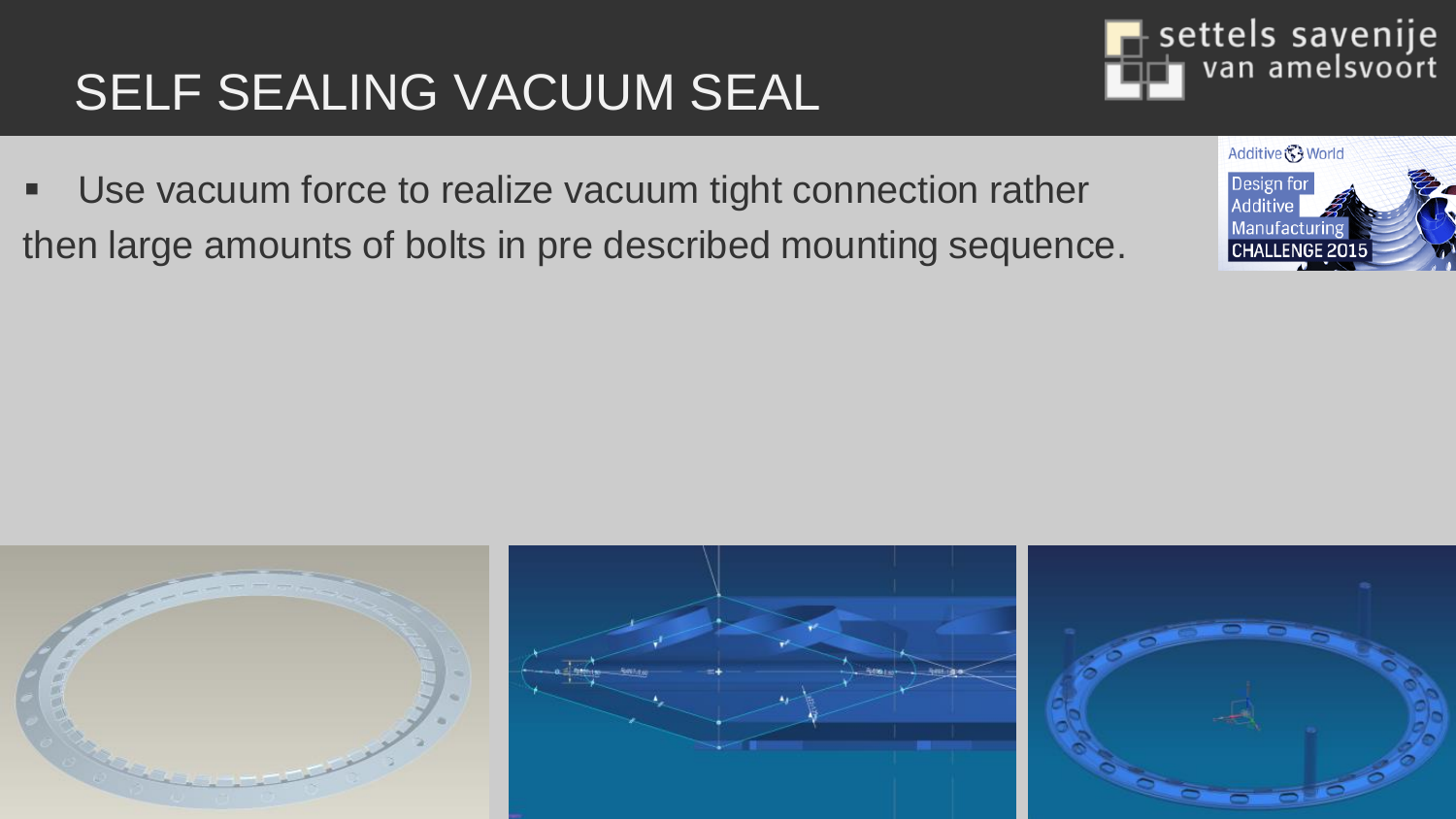# REASON WHY WE SELECTED OR PART

Desired is a vacuum seal with the following specifications:

- Vacuum tight / bake-able
- Low out gassing rate (CxHy)
- Limited mounting volume and mounting bolts (reduce installation time / errors)
- EMC Compatible
- Re-usable
- Accurate positioning







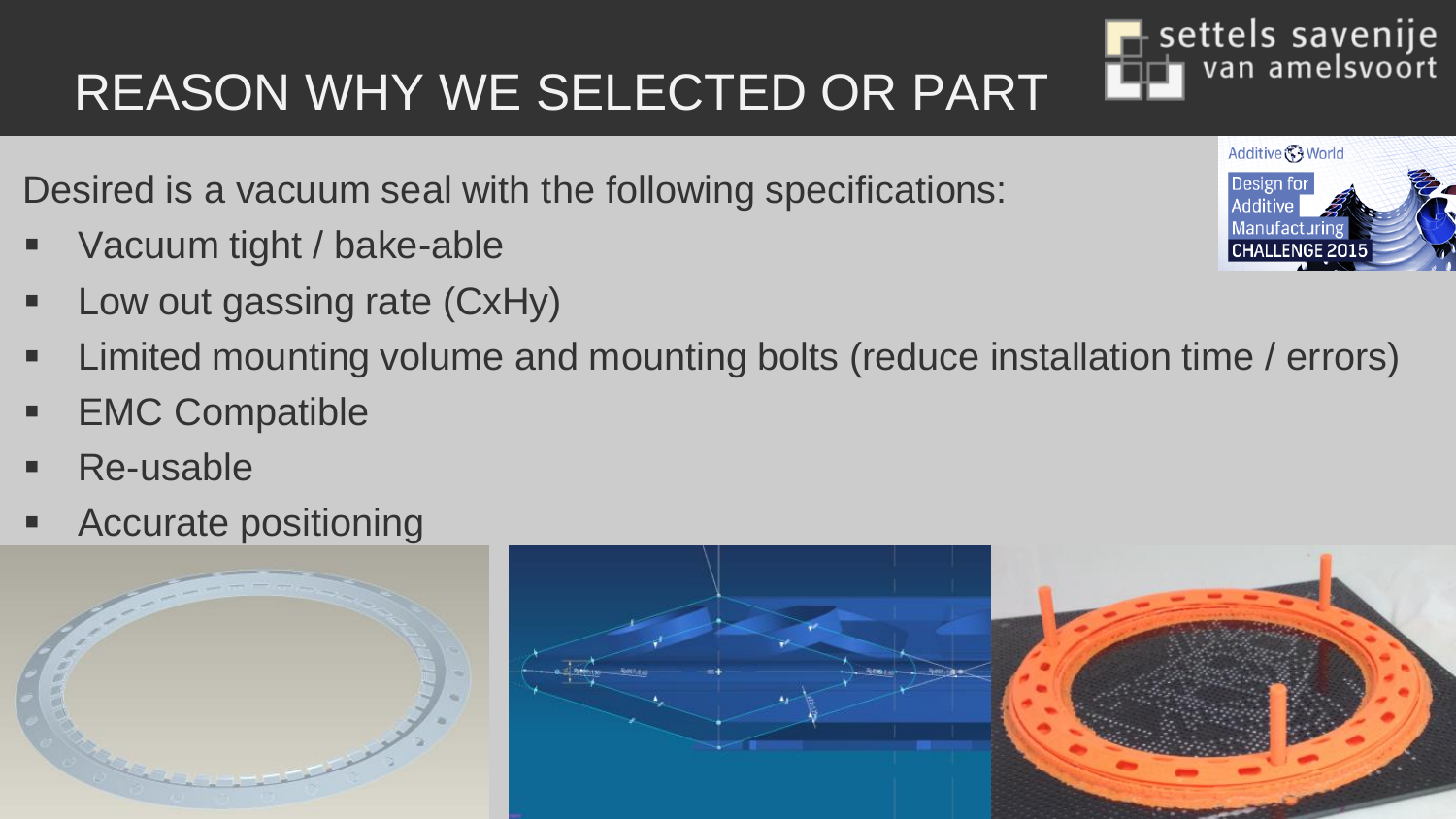### DESCRIPTION OF THE DESIGN

- Sealing ring will be positioned and mounted by three nuts on flange
- Flange is place and mounted (three bolts)
- Vacuum applied
- The pressure introduced by the sealing will be compressed the sealing ring





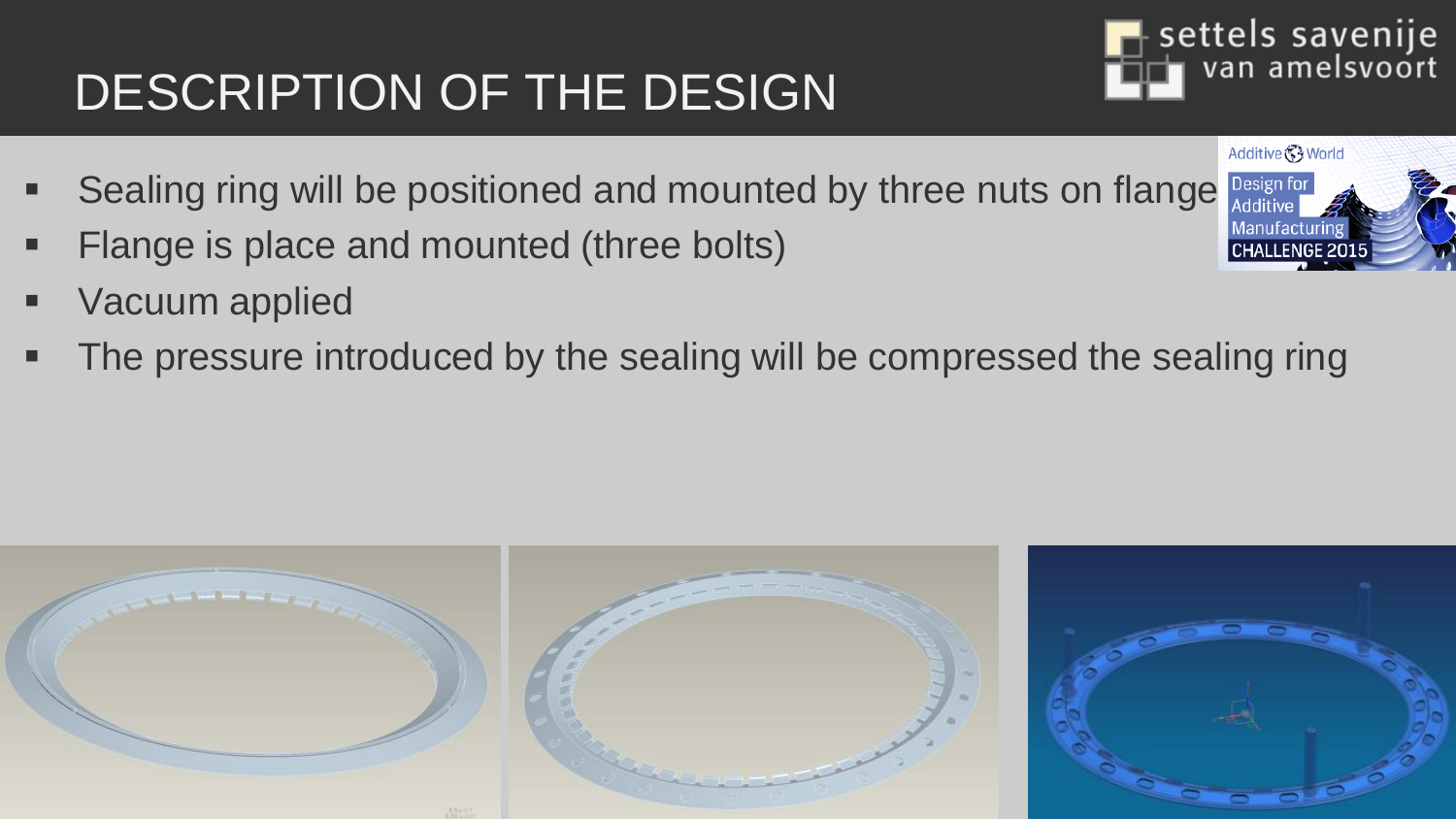#### TOOLS WE USED IN THIS CHALLENGE

- **ProE Wildfire 4 3Dmodeling**
- **Pro Mechanica**
- Up pp3dp 3-D printer to create a prototype





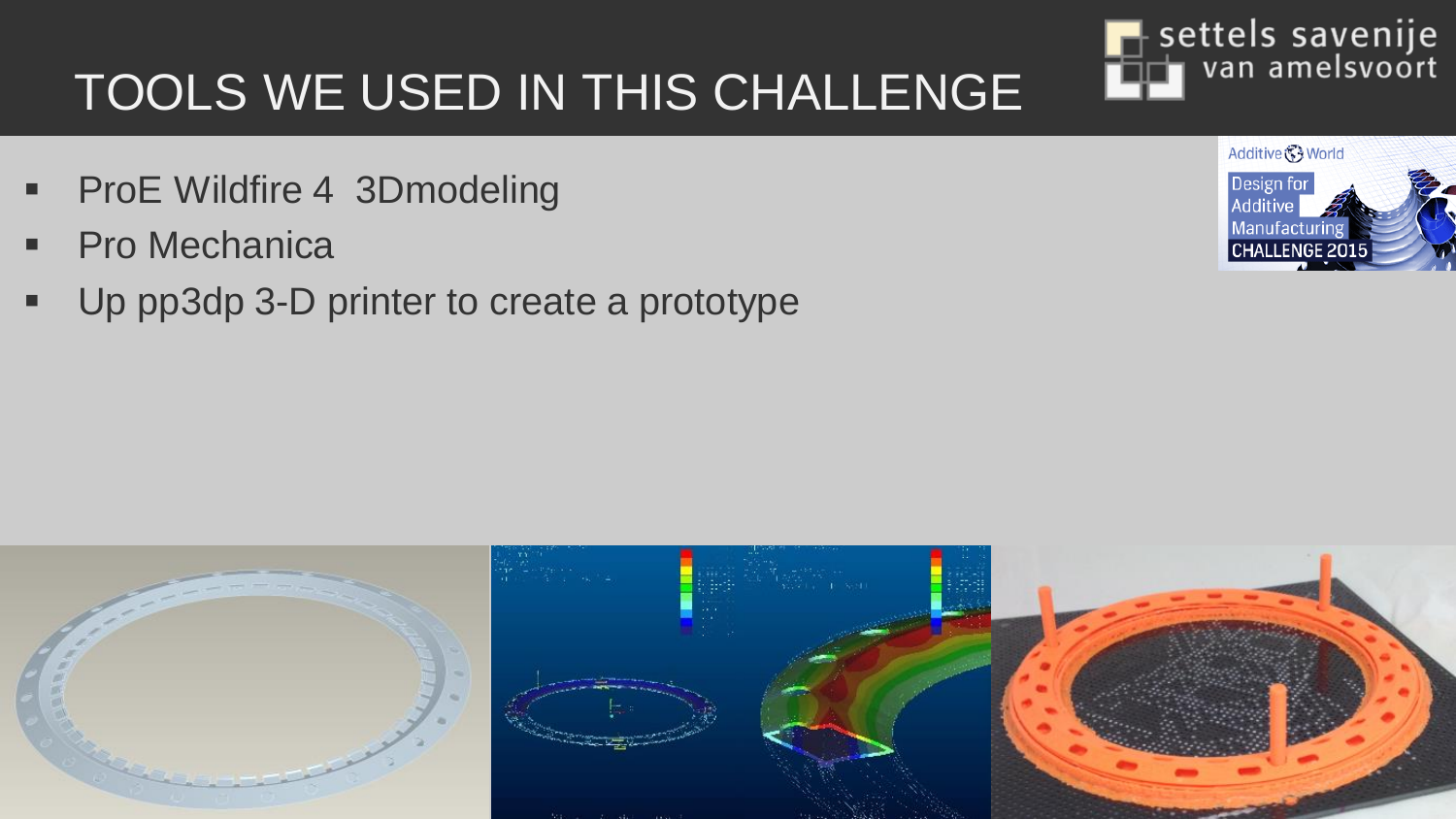### MOTIVATION WHY WE SHOULD WIN

- Optimal usage additive Manufacturing
	- **Thin walls**
	- Wall thickness differences
	- **Hollow inner channel**
	- Integrated functions (mounting, sealing, force transfer)
	- Further development will contain a integrated rubber part





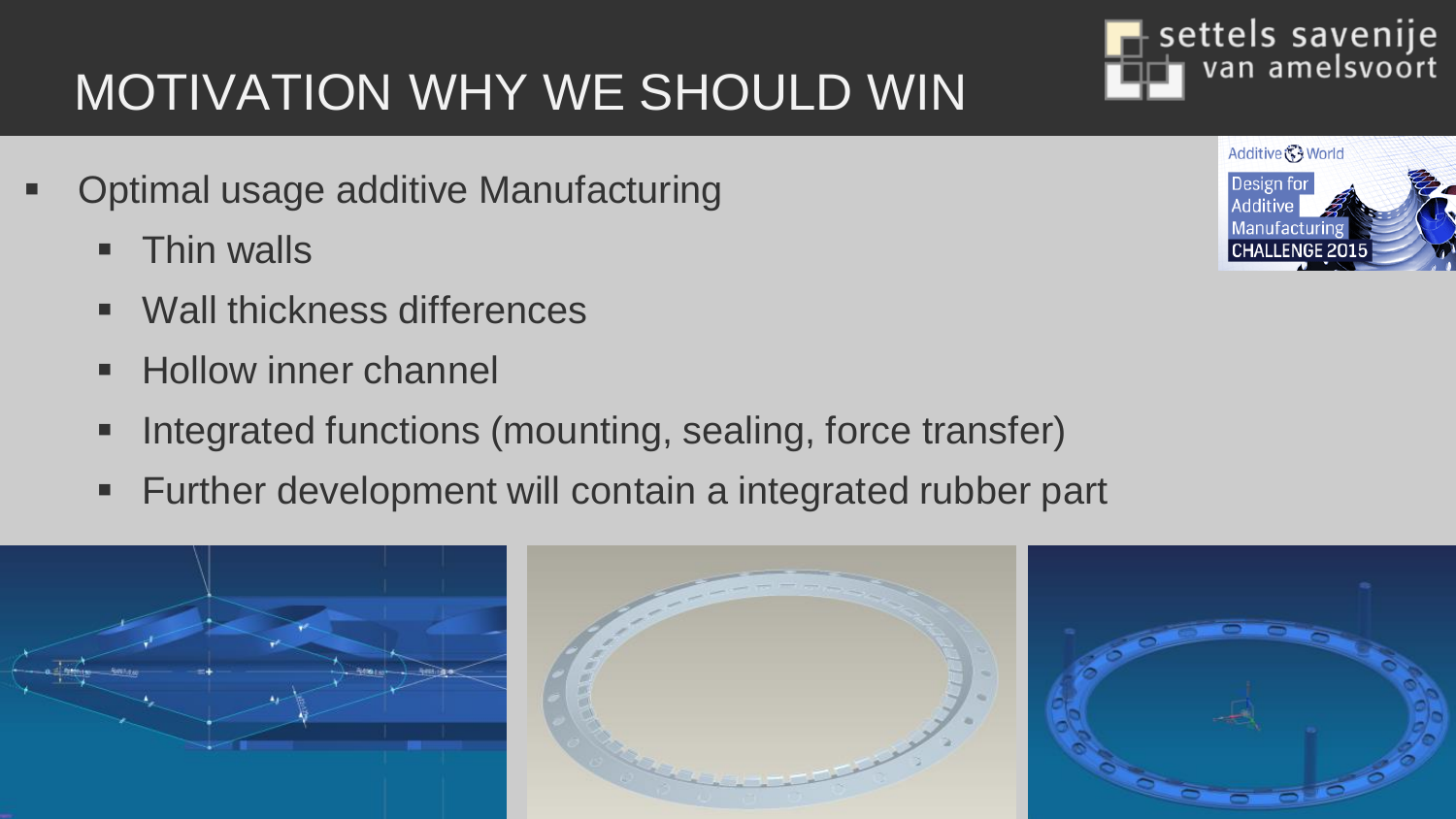### ROOM FOR IMPROVEMENT

- Applying a rubber inlay necessary to create vacuum or vulcanization of rubber on inner and outer diameter.
- Extra Mechanical calculations on material stresses needed and allowable